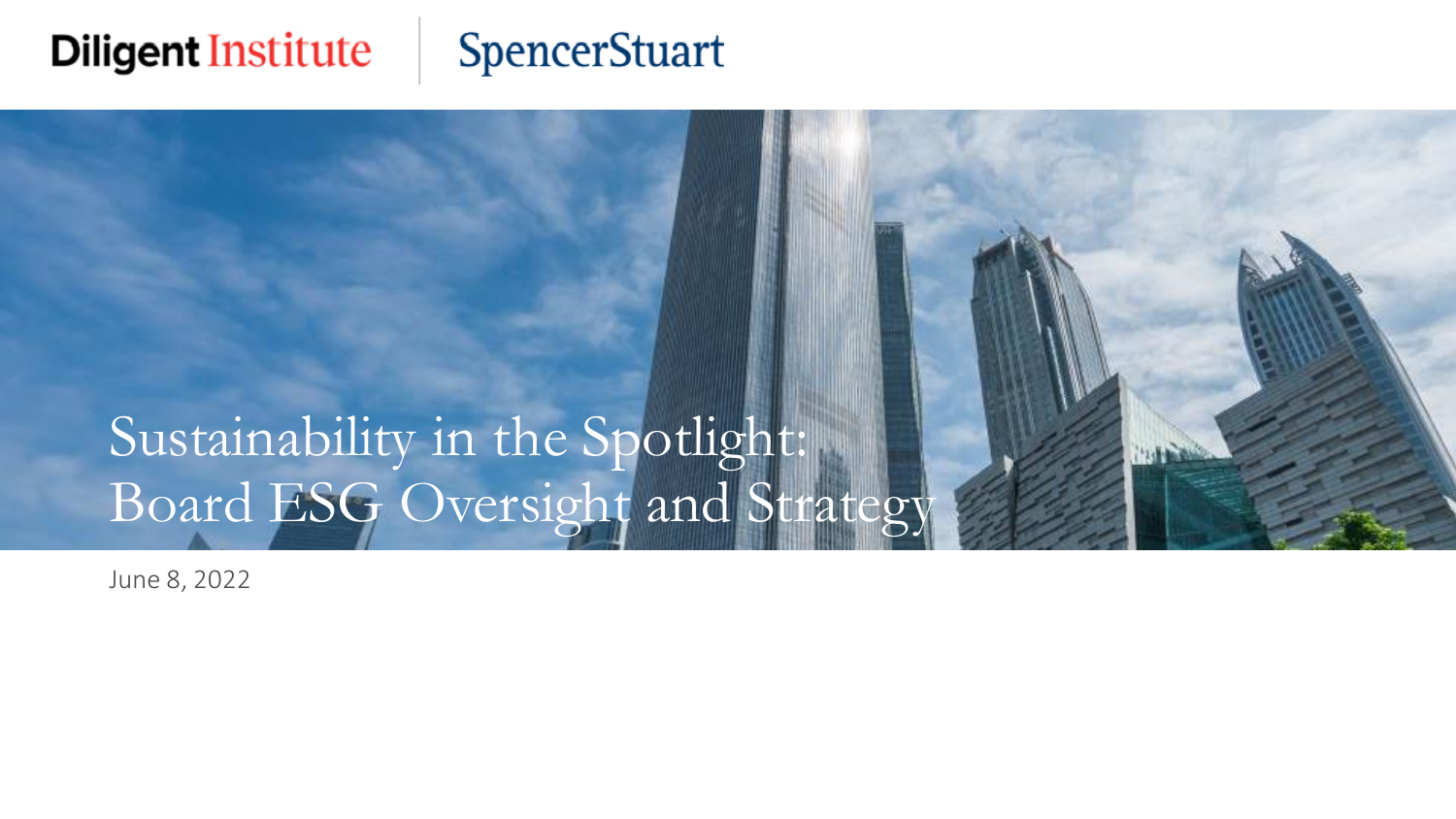### Presenters



**Kathleen Tamayo** Consultant and Director of Operations and Development Spencer Stuart North American Board Practice



#### **Ann Yerger**

US Governance Specialist and Senior Advisor Spencer Stuart North American Board Practice



**Kira Ciccarelli** Lead Research Specialist Diligent Institute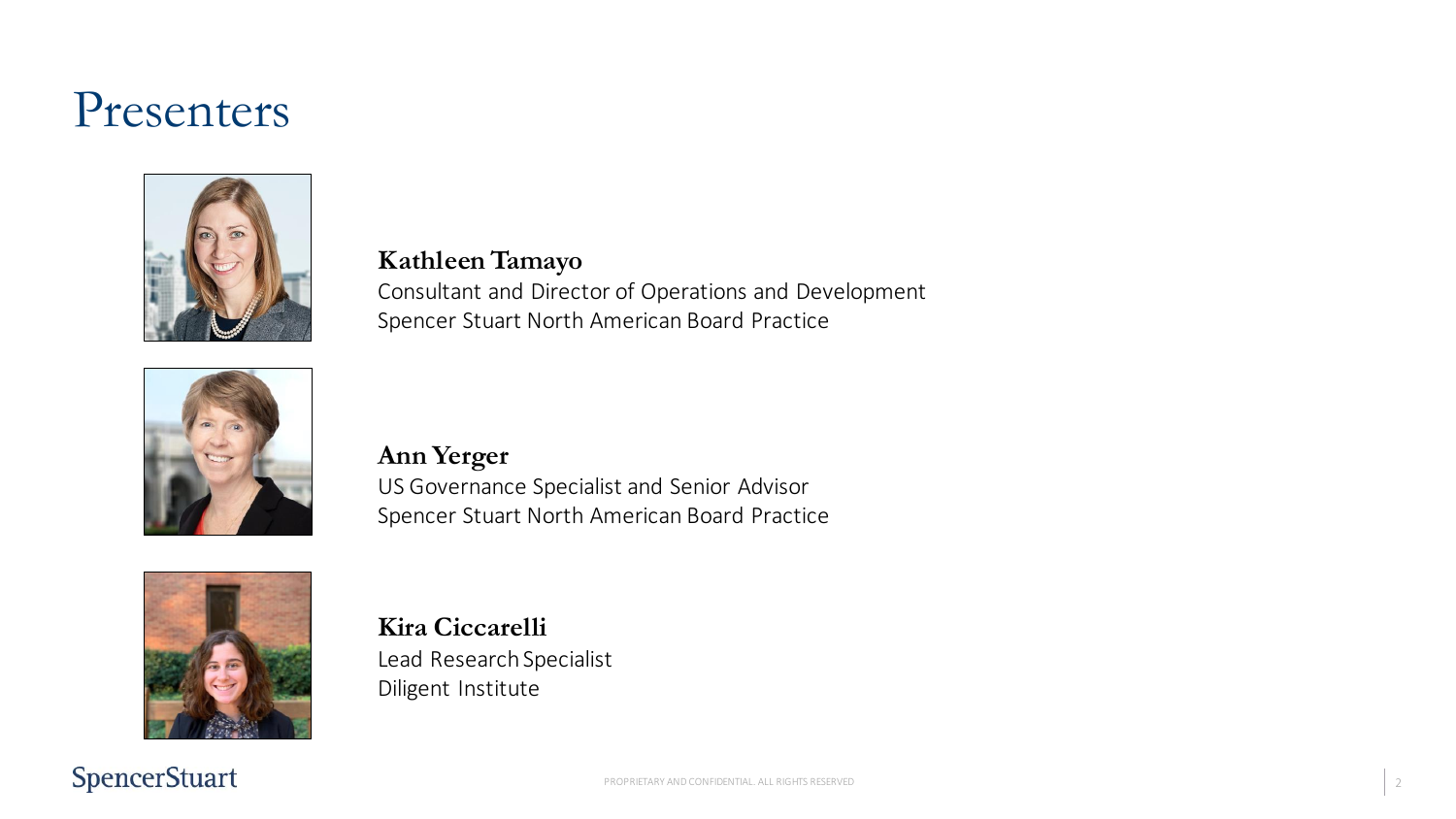

In an effort to better understand how boards are structuring and integrating ESG oversight, we surveyed 780 global corporate leaders from February 10 to March 14, 2022, spanning both public and private companies and every industry group.

> 590 The number of completed completed responses from **corporate directors** with 72% representing U.S. based companies.

**Diligent Institute** 

**SpencerStuart** 

PROPRIETARY AND CONFIDENTIAL. ALL RIGHTS RESERVED **3**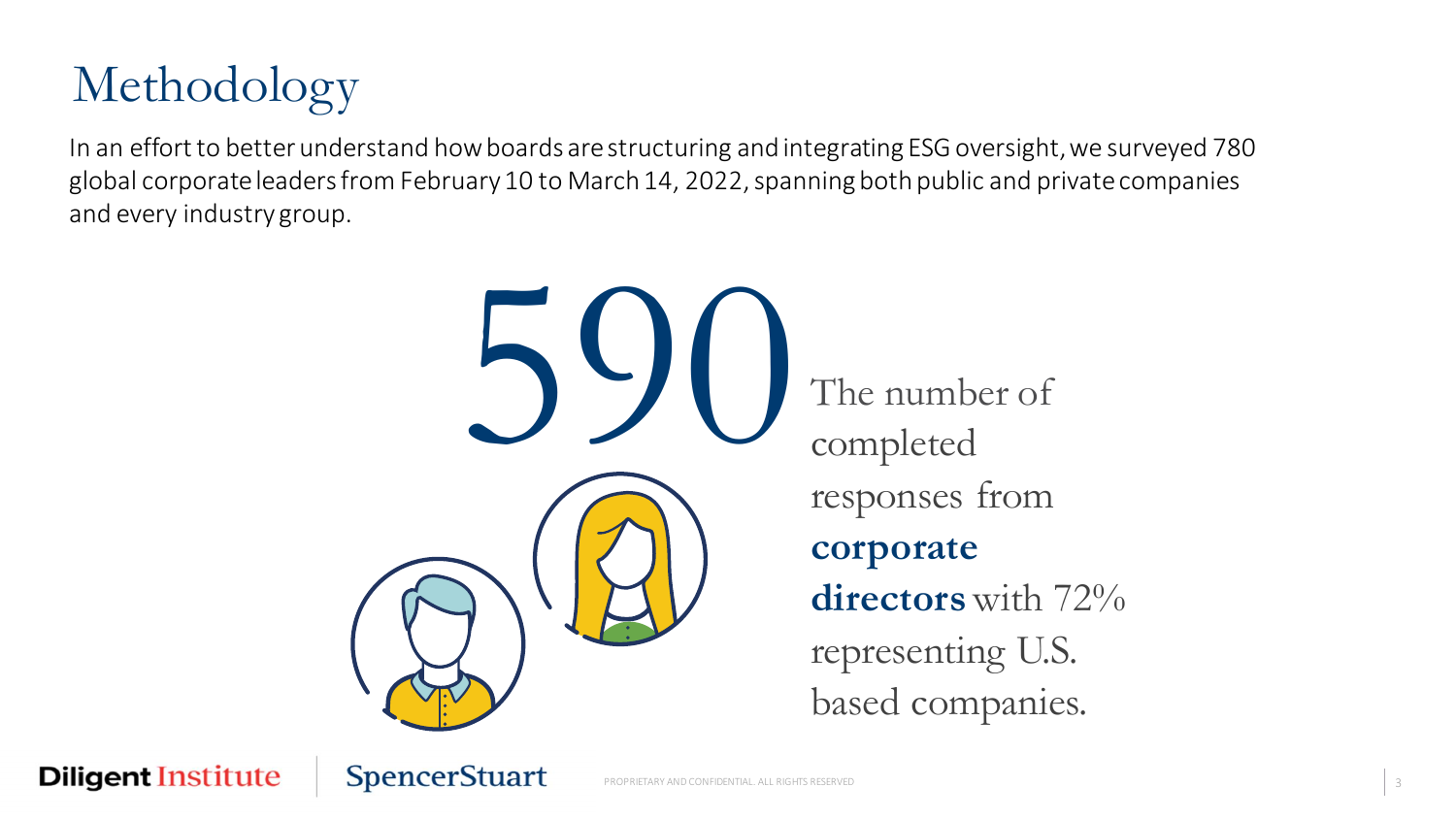How are Boards Structuring Oversight of ESG Issues?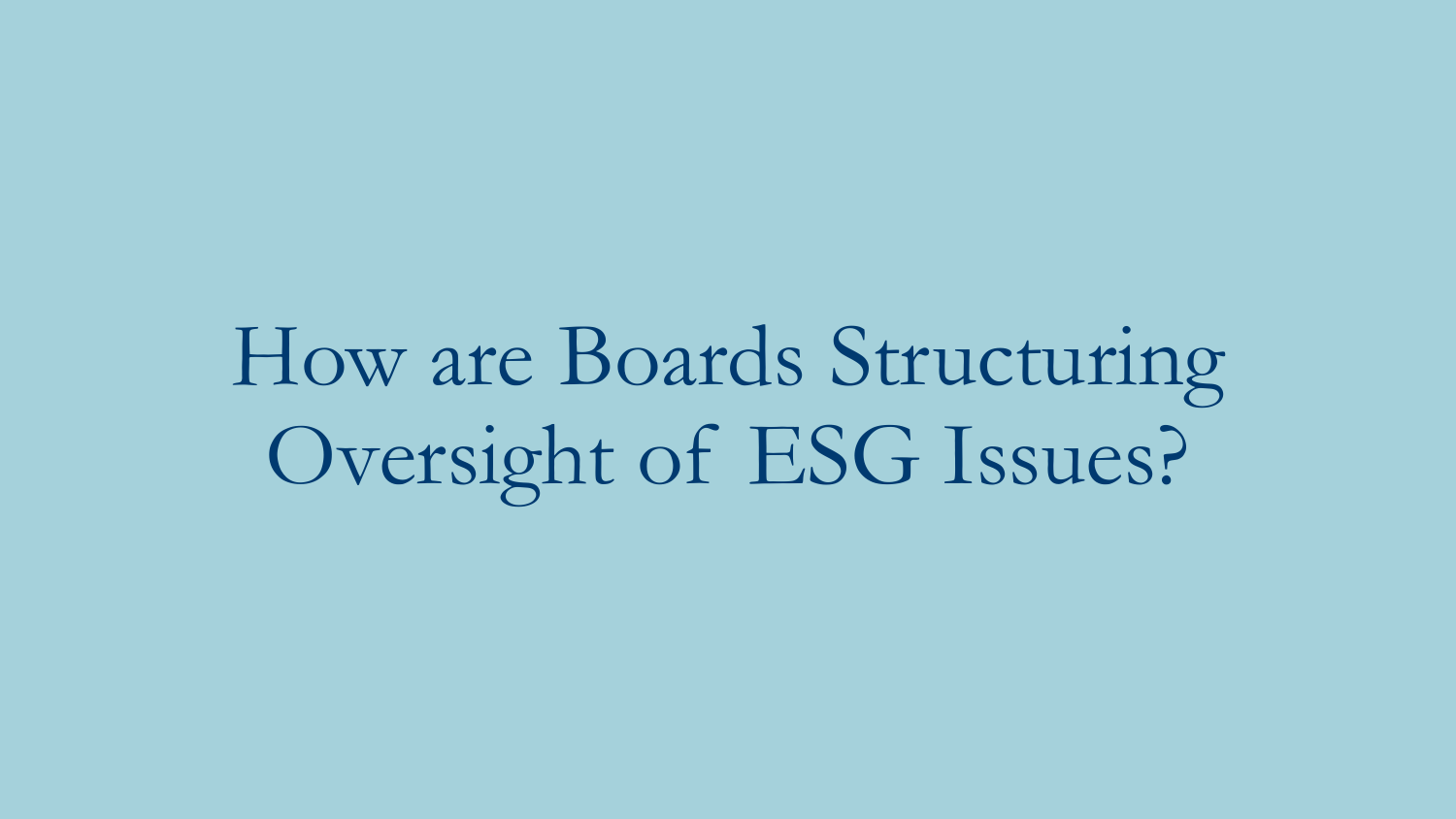### As a whole, primary oversight of ESG is at the full board level



#### **Diligent Institute SpencerStuart**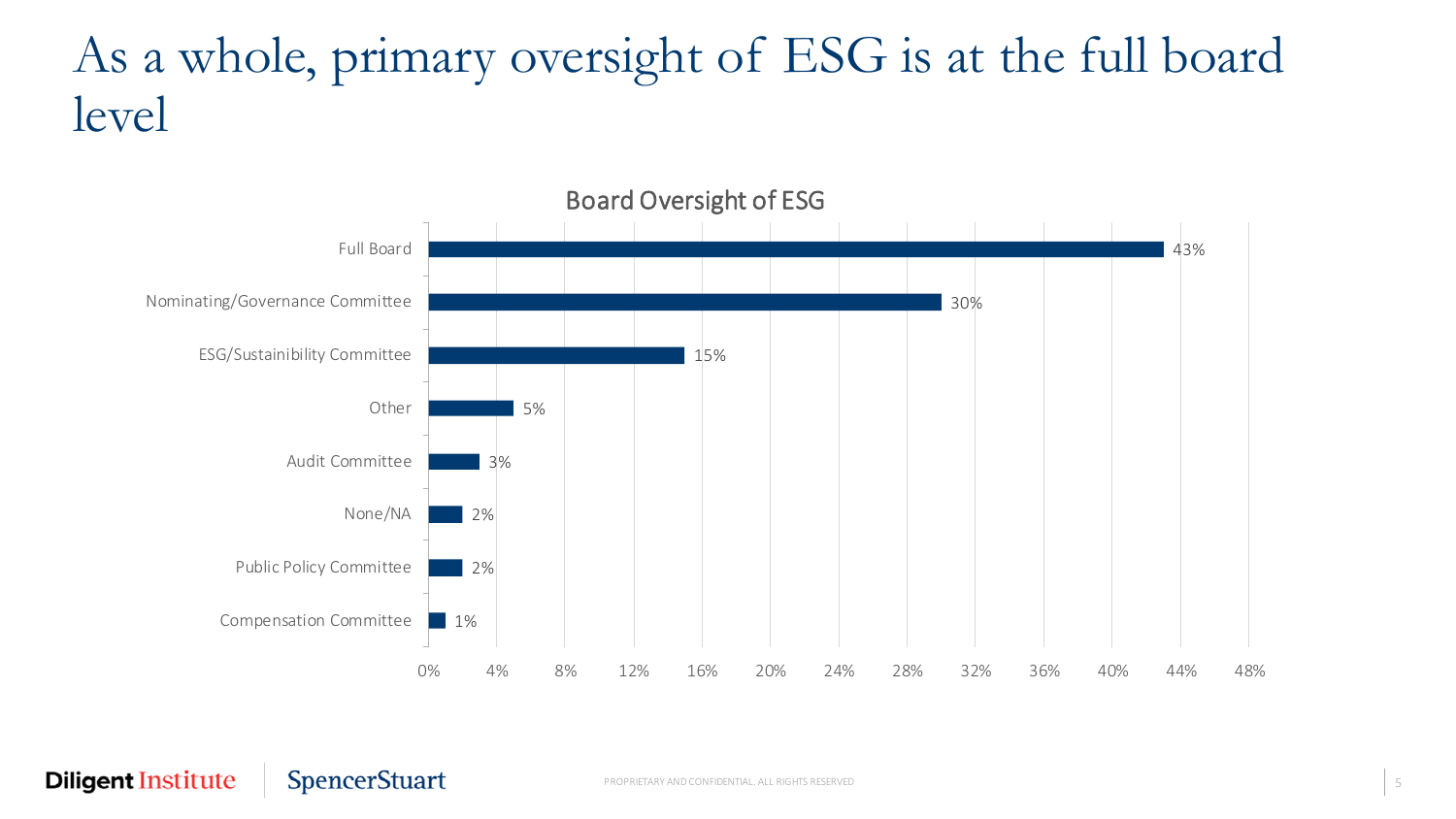When broken down by the "E", "S" and  $``G"$ …



**Diligent Institute**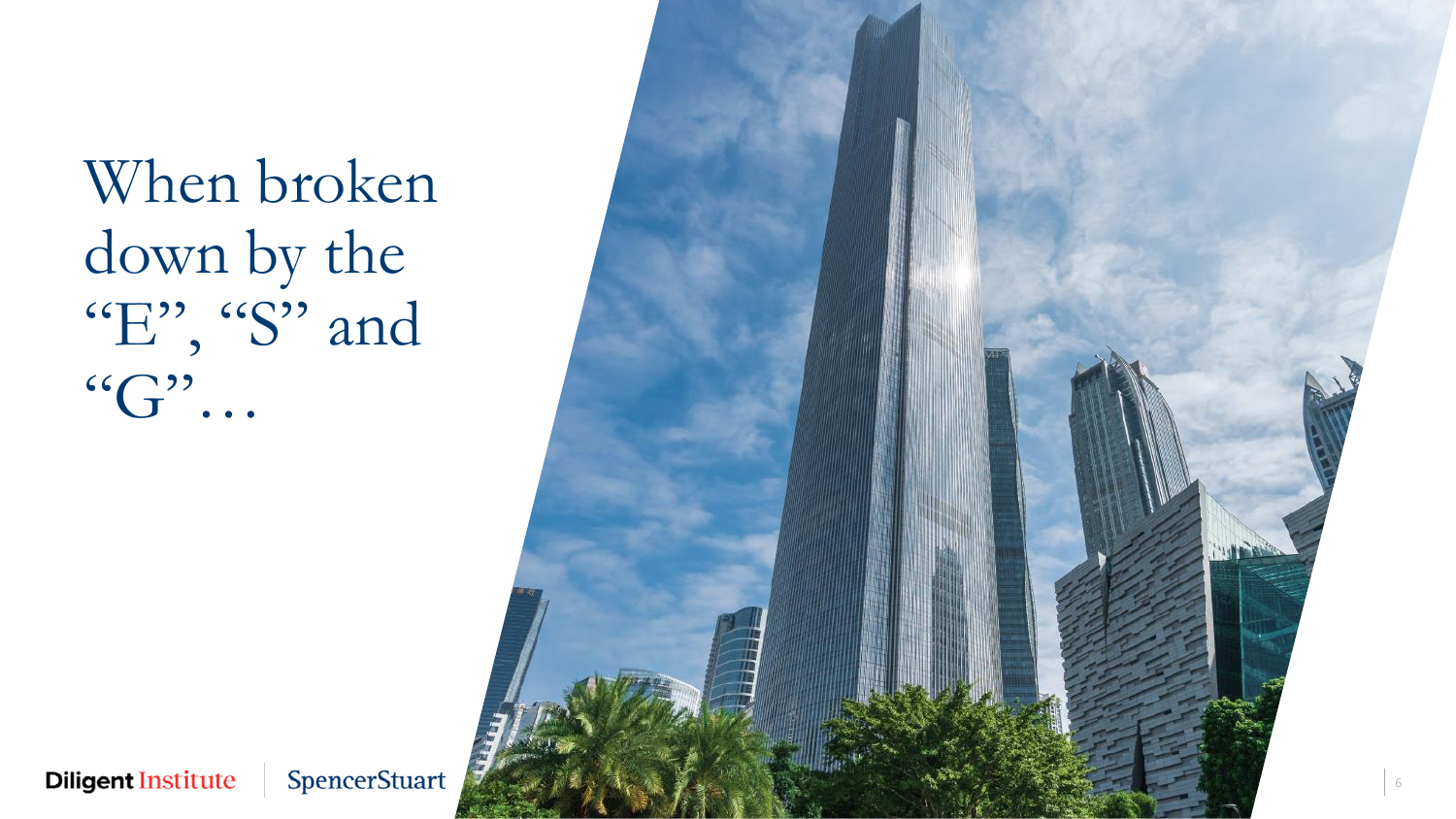## Oversight of environmental issues are most likely delegated to the full board



#### Board Oversight of Environmental Issues

#### **Diligent Institute SpencerStuart**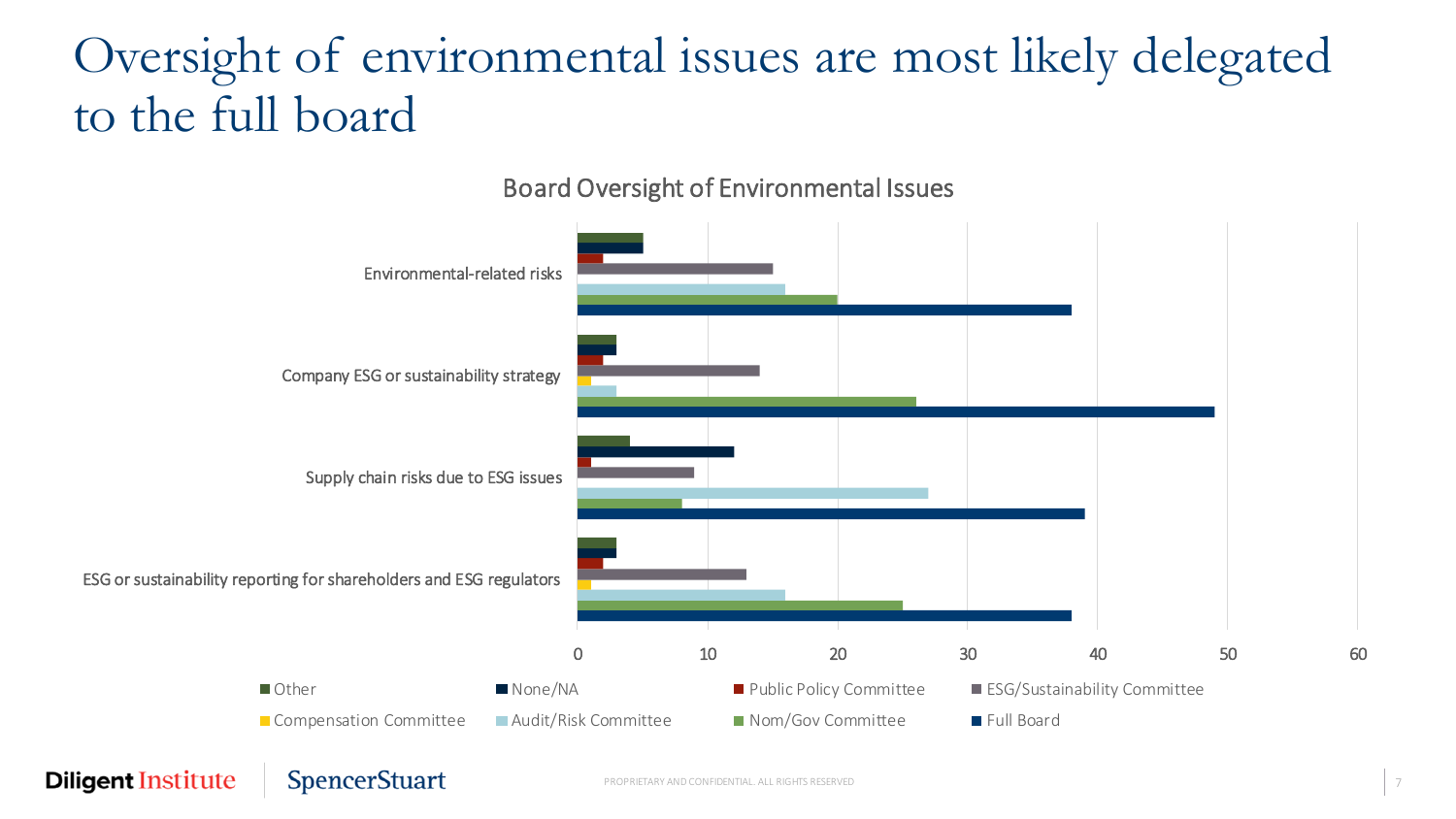## The compensation committee most commonly has primary oversight of social issues



Board Oversight of Social Issues

#### **Diligent Institute**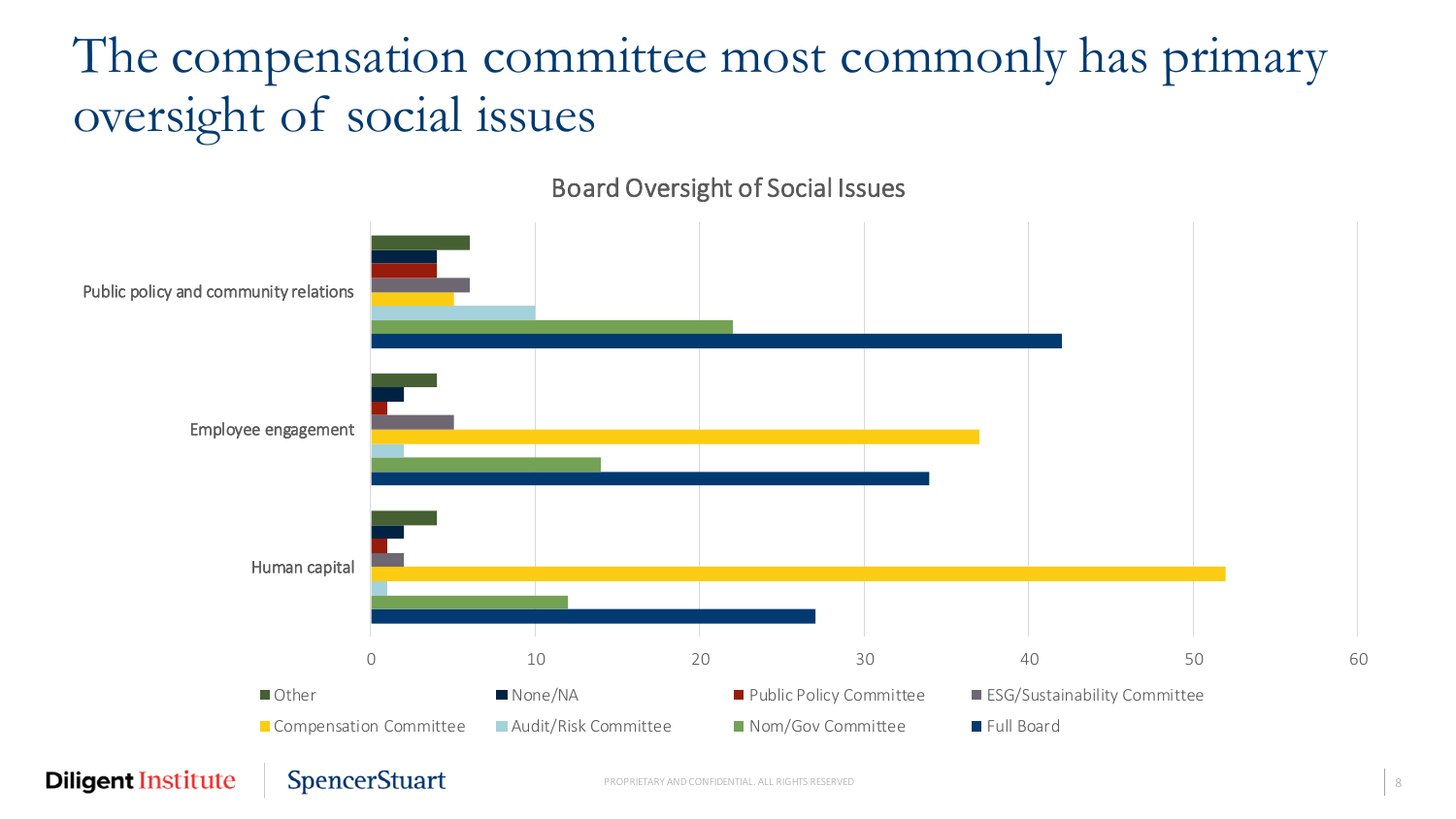### Oversight of ESG-related governance issues is most often delegated to the Nominating and Governance Committee



Board Oversight of Governance Issues

#### **Diligent Institute**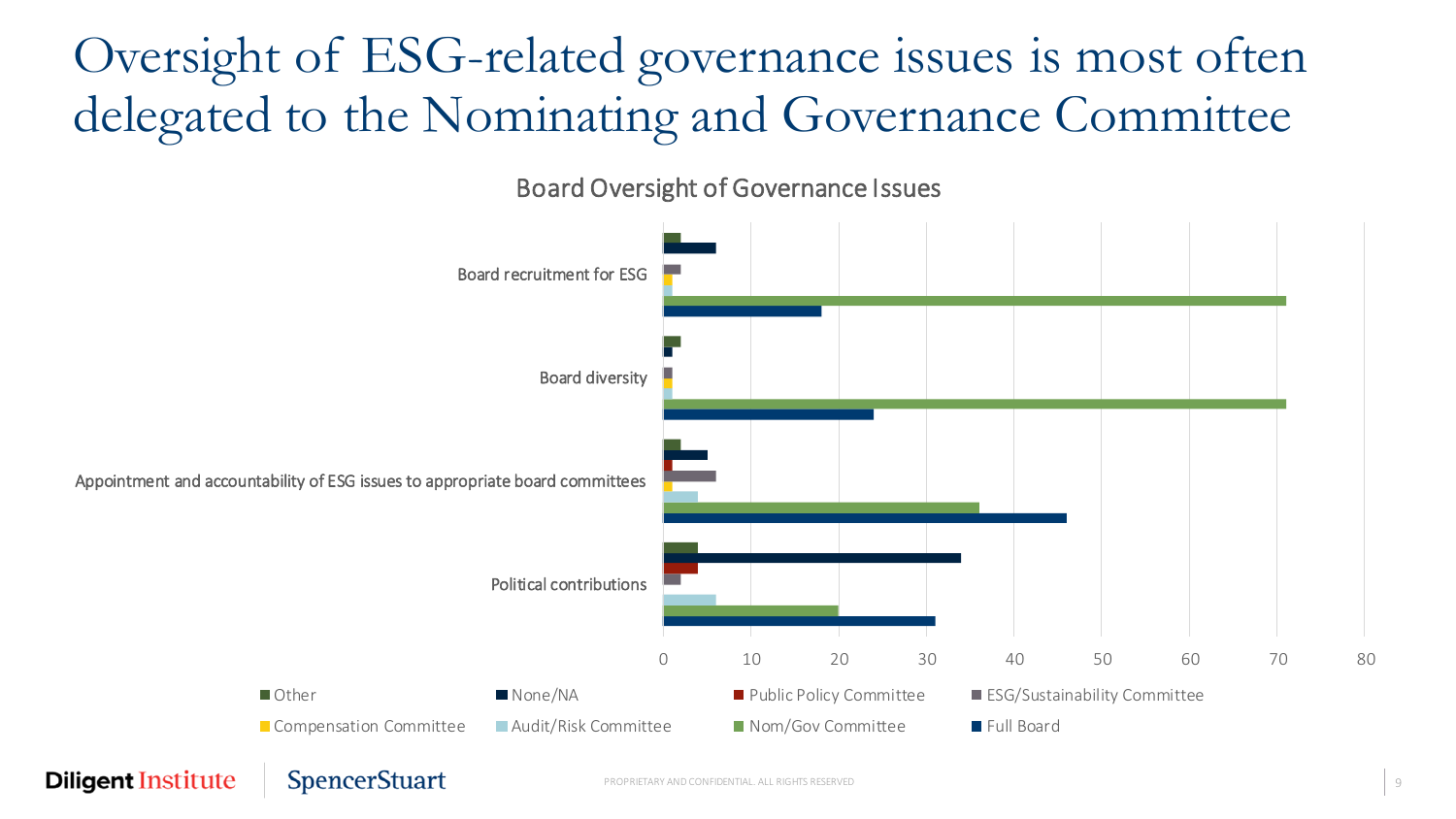

Where Is ESG Oversight Formalized in Board Governance Documents?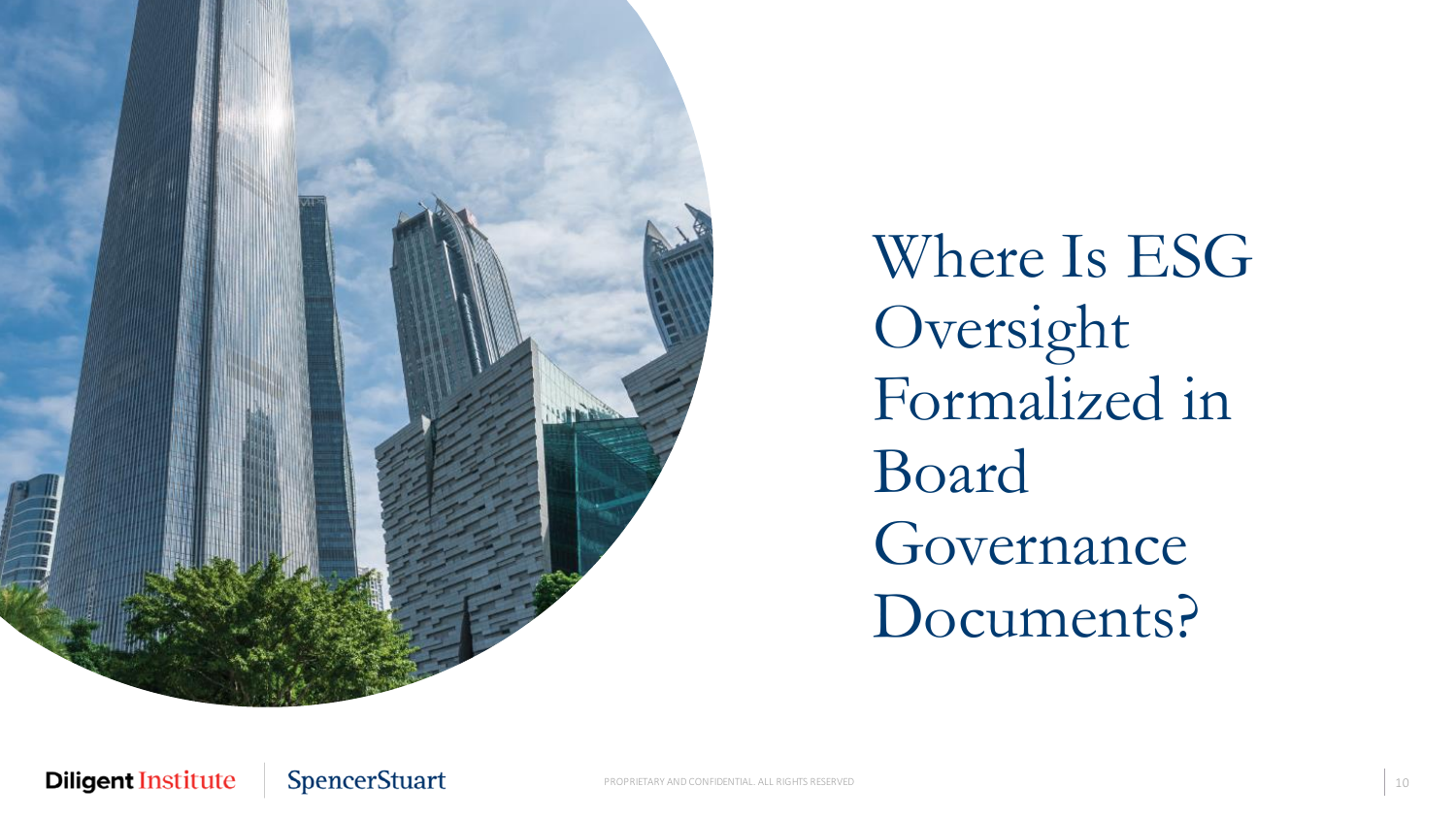### ESG oversight is formalized in several different places

Where ESG Oversight is Formalized in Board Governance Documents

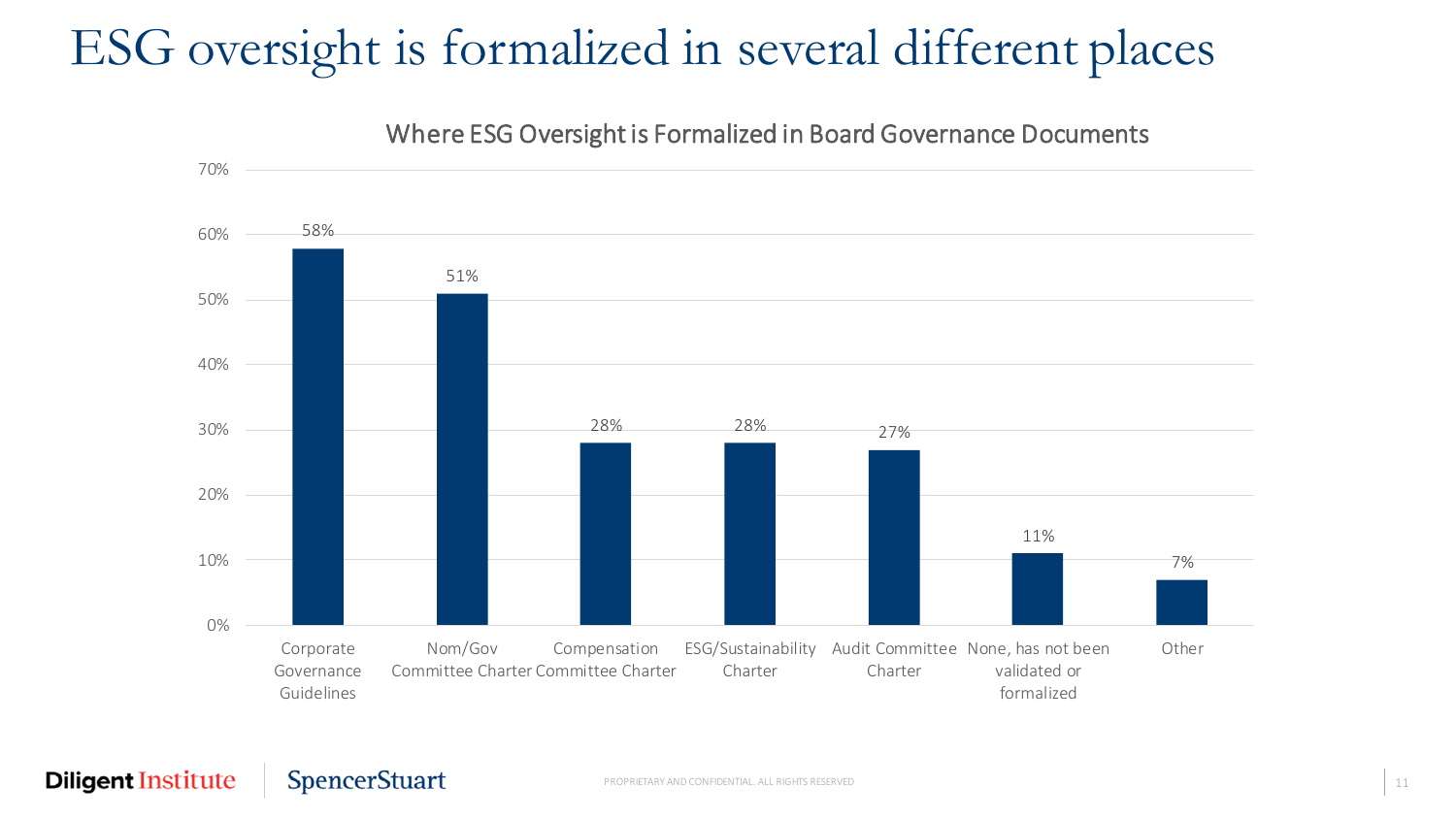Few boards are reconsidering their current structure around ESG despite increasing attention from stakeholders

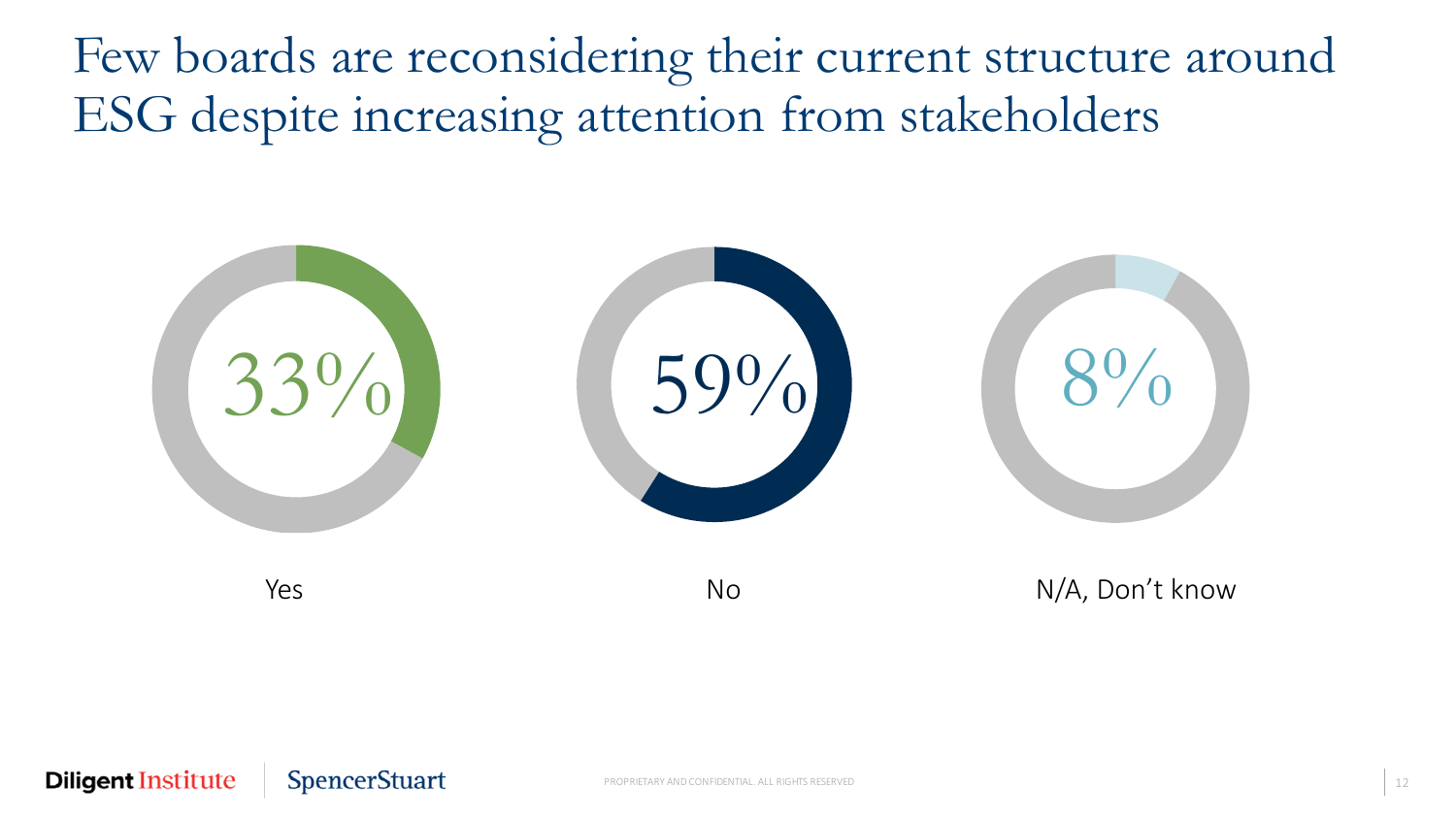How Has the Pandemic Impacted ESG Discussions in the Boardroom?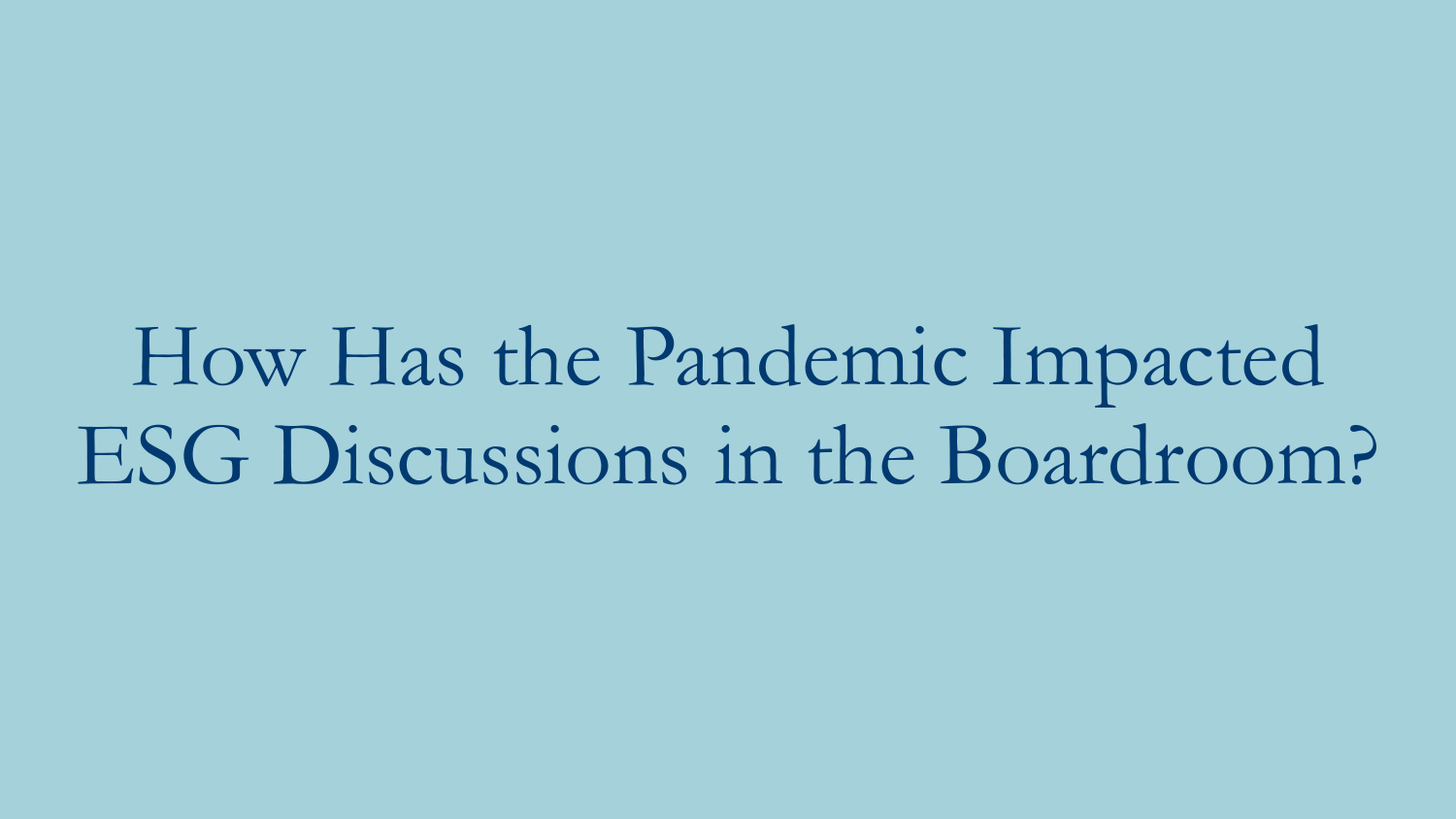### The pandemic has accelerated ESG discussions in the boardroom

#### Frequency of ESG discussions in the Boardroom

|                         | Prior to March<br>2020 | Since March 2020 |
|-------------------------|------------------------|------------------|
| <b>Rarely/Never</b>     | 20%                    | 4%               |
| About once a year       | 31%                    | 10%              |
| At least twice a year   | 20%                    | 22%              |
| Quarterly               | 14%                    | 29%              |
| At nearly every meeting | 10%                    | 20%              |
| At every meeting        | 5%                     | 14%              |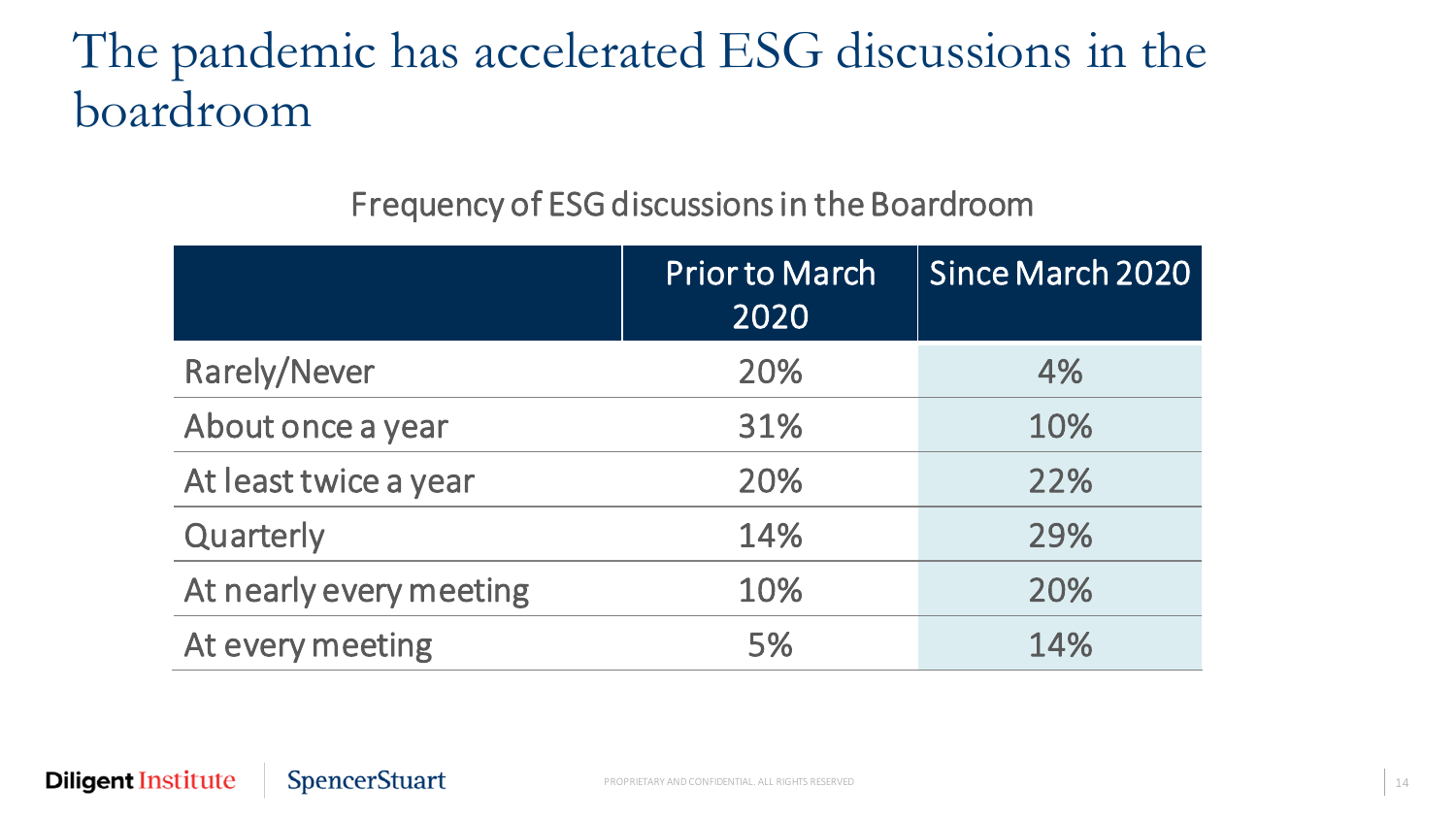How are boards integrating ESGrelated risks and opportunities into other aspects of the business, like strategy and executive compensation?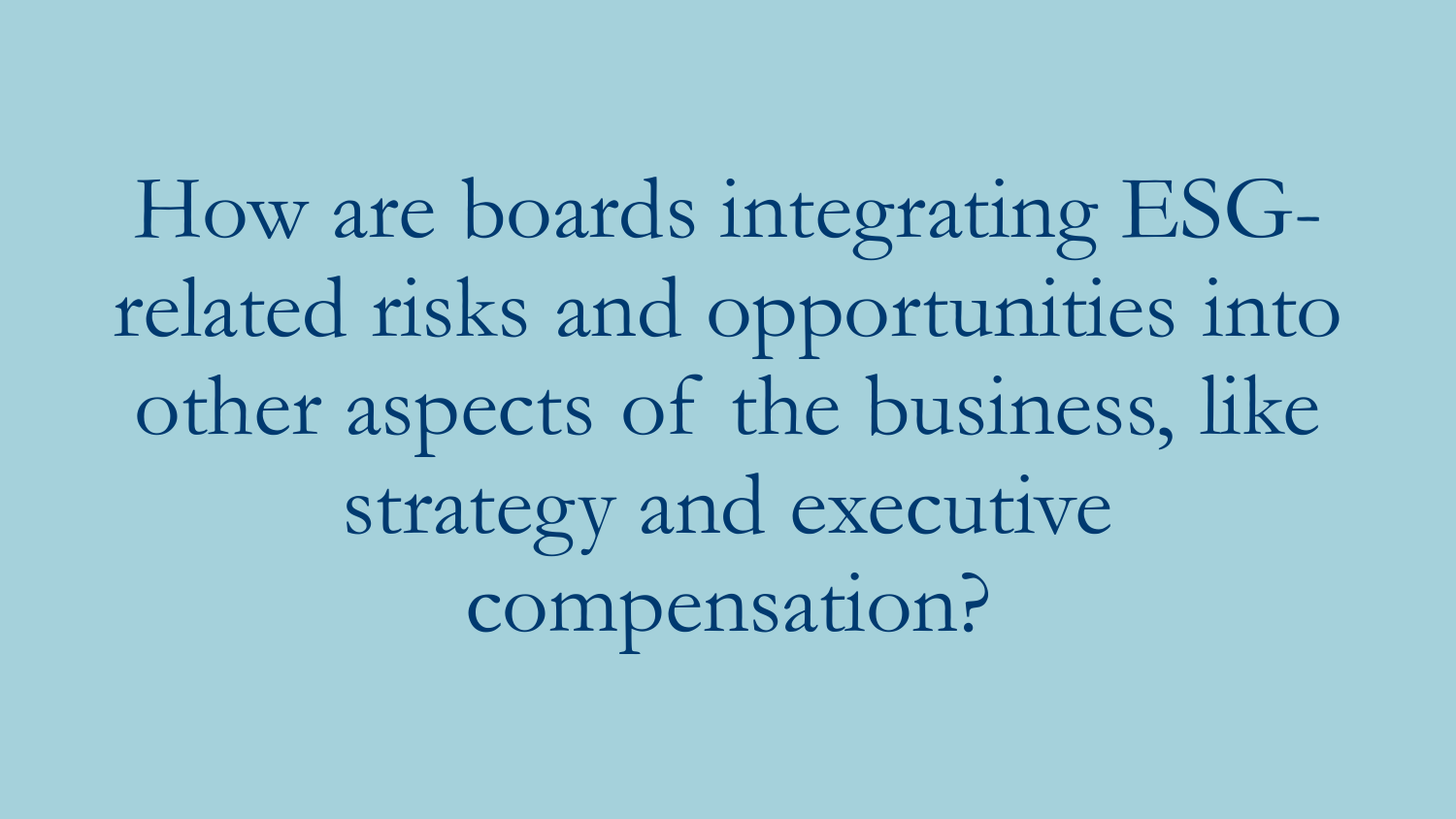### ESG goals and metrics are increasingly incorporated into other elements of business

#### How Boards Are Incorporating ESG Goals and Metrics

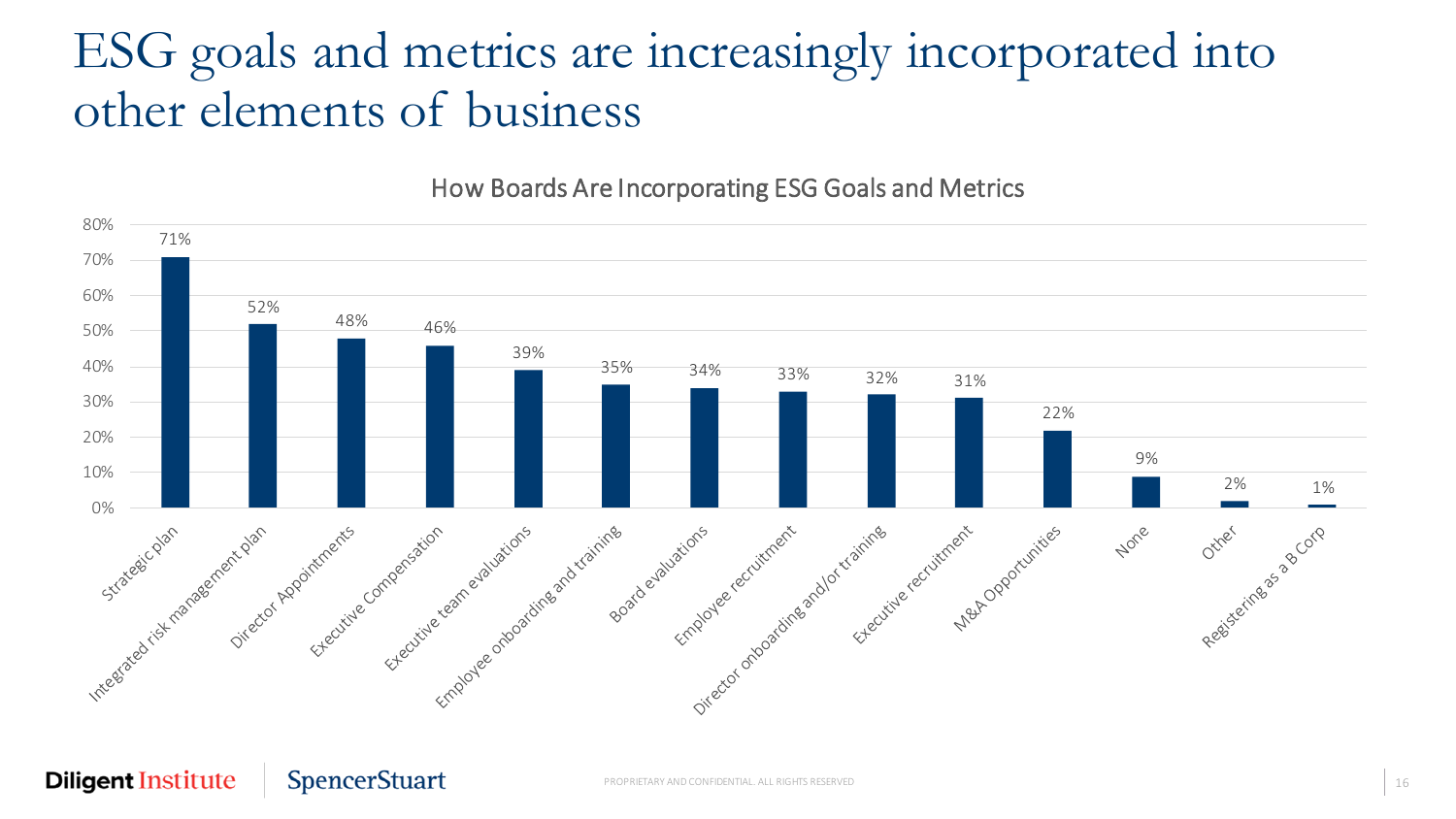### Organizations are using a variety of methods to upskill their boards



#### **Diligent Institute SpencerStuart**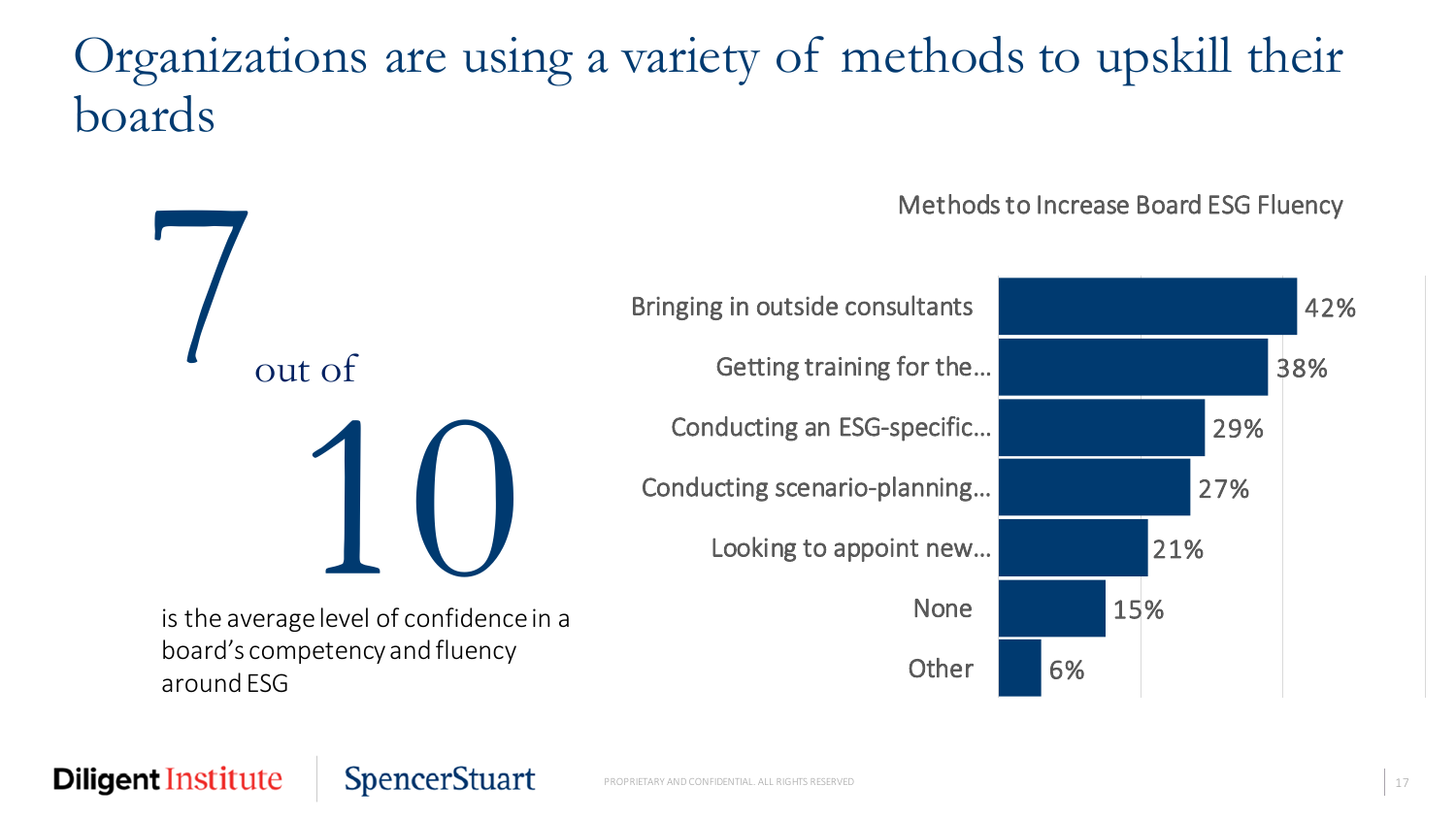Public vs. Private Companies: Differences in ESG Oversight and Integration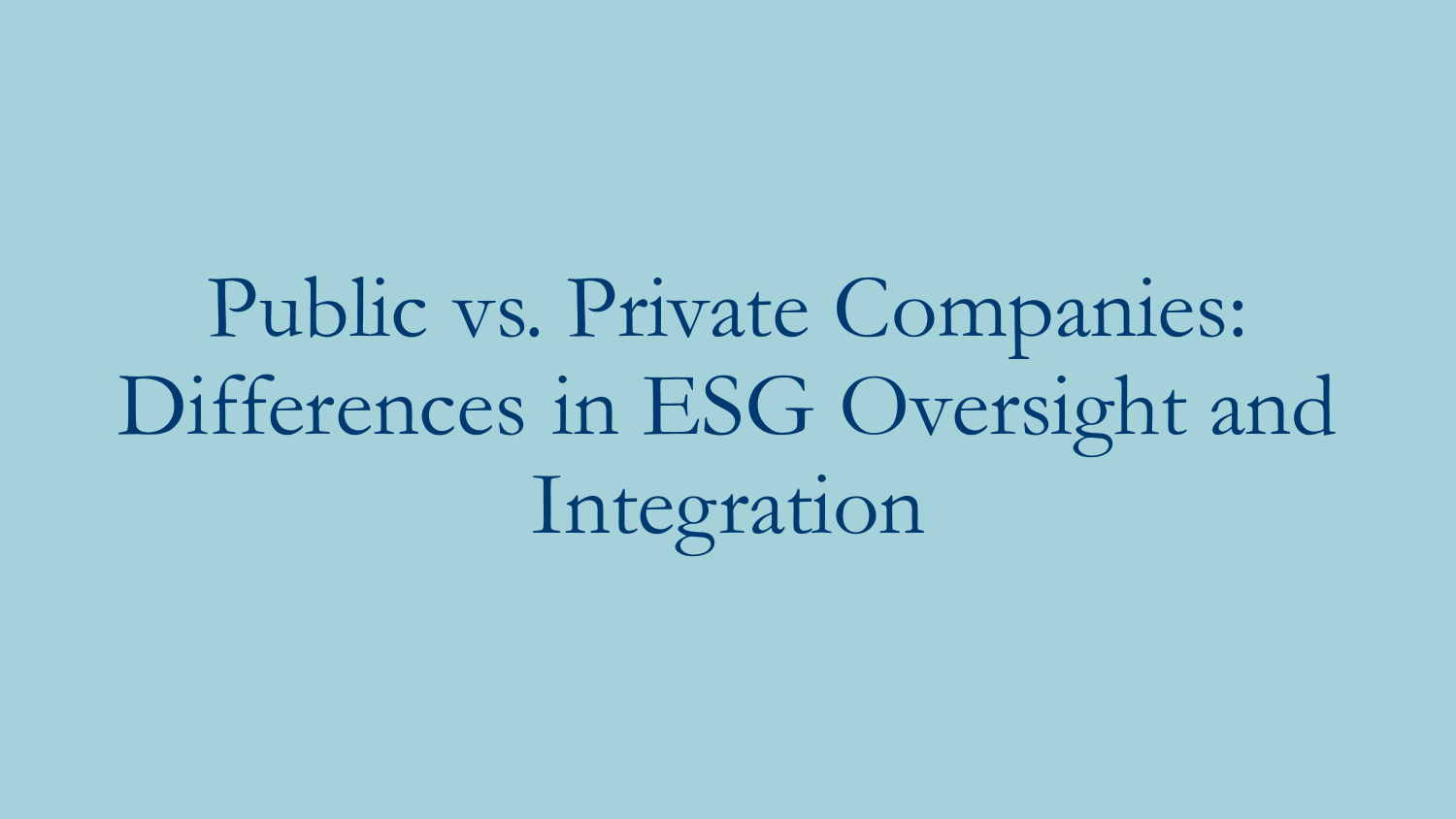### Key Differences between Public and Private Companies



#### **SpencerStuart**

PROPRIETARY AND CONFIDENTIAL. ALL RIGHTS RESERVED 19 *= extremely confident or aligned)\*(1 = not at all confident or aligned, 10*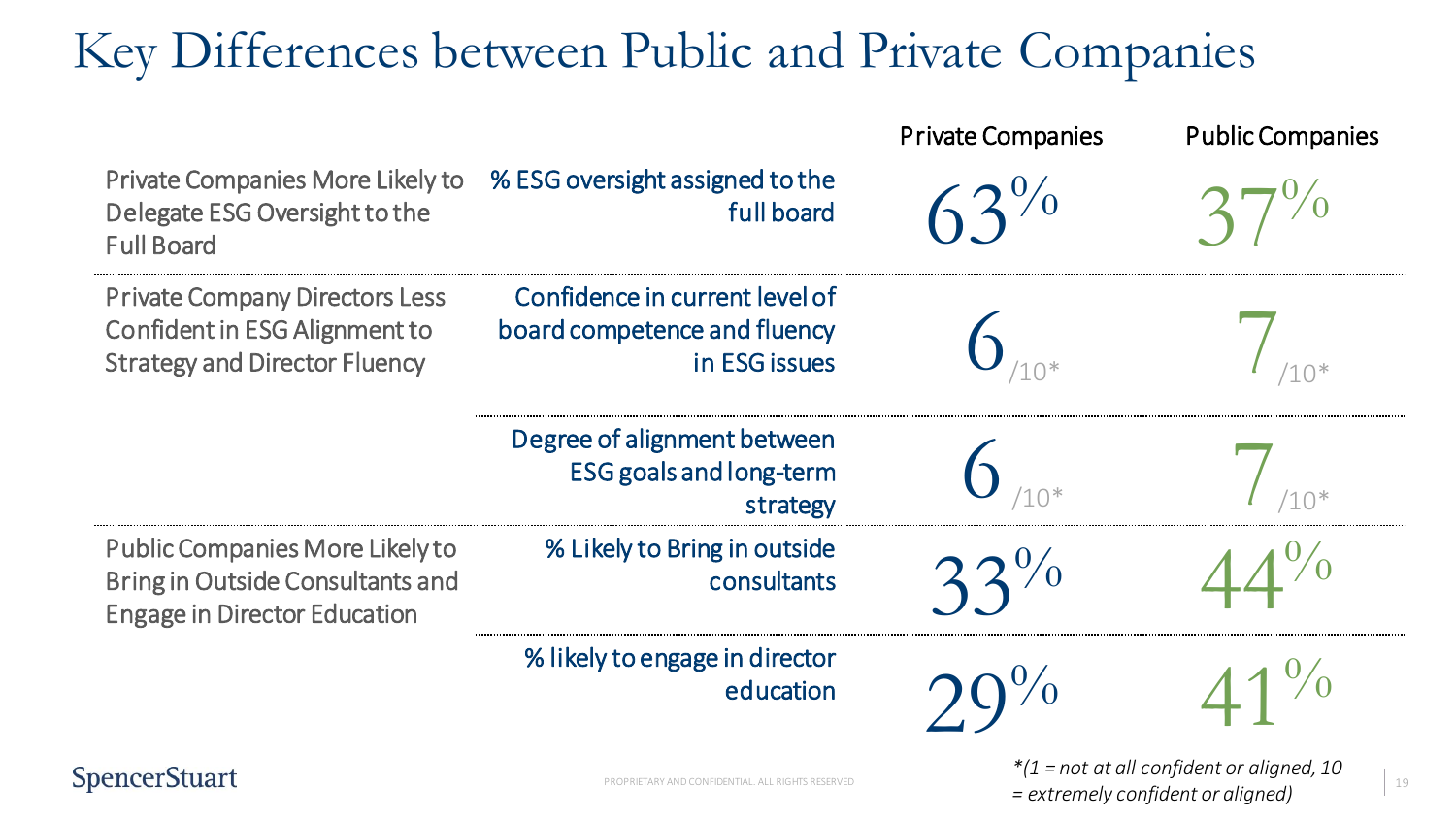# U.S. Compared to the World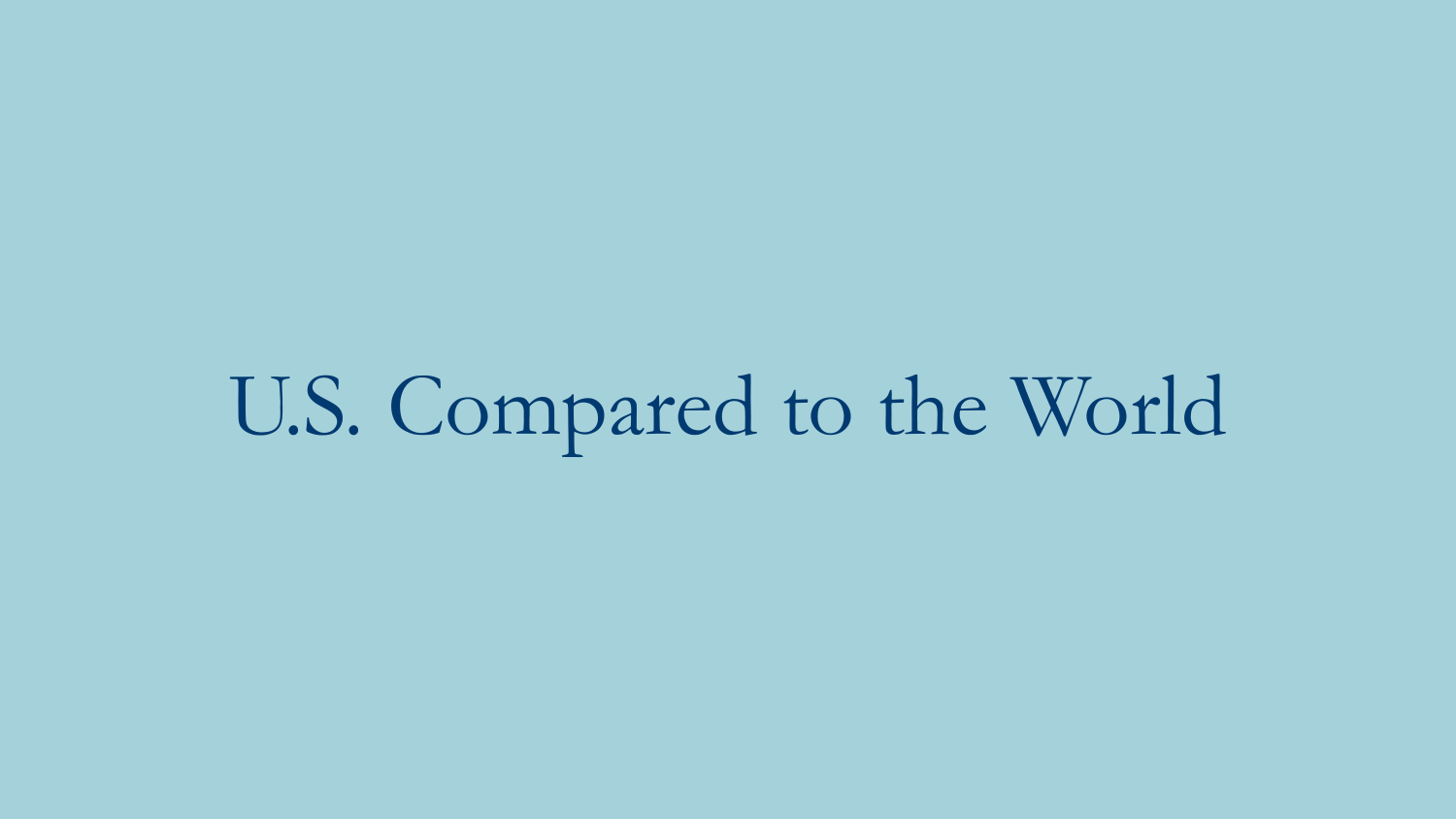### Key Differences between U.S. and Non-U.S.

|                                                                                                  |                                                                       | U.S. | Non-U.S. |
|--------------------------------------------------------------------------------------------------|-----------------------------------------------------------------------|------|----------|
| U.S. Companies More Likely to<br>Delegate ESG Oversight to<br>Nominating/Governance<br>Committee | % ESG oversight assigned to the<br>nominating/governance<br>committee |      |          |
| Non-U.S. Boards More Likely to<br><b>Be Reconsidering ESG Structure</b><br>and Practices         | % Reconsidering structure or<br>practices around ESG                  |      |          |
| Non-U.S. Boards More Likely to<br>Incorporate ESG into Strategic<br>Plan                         | % Incorporating ESG Goals and<br>metrics into the strategic plan      |      |          |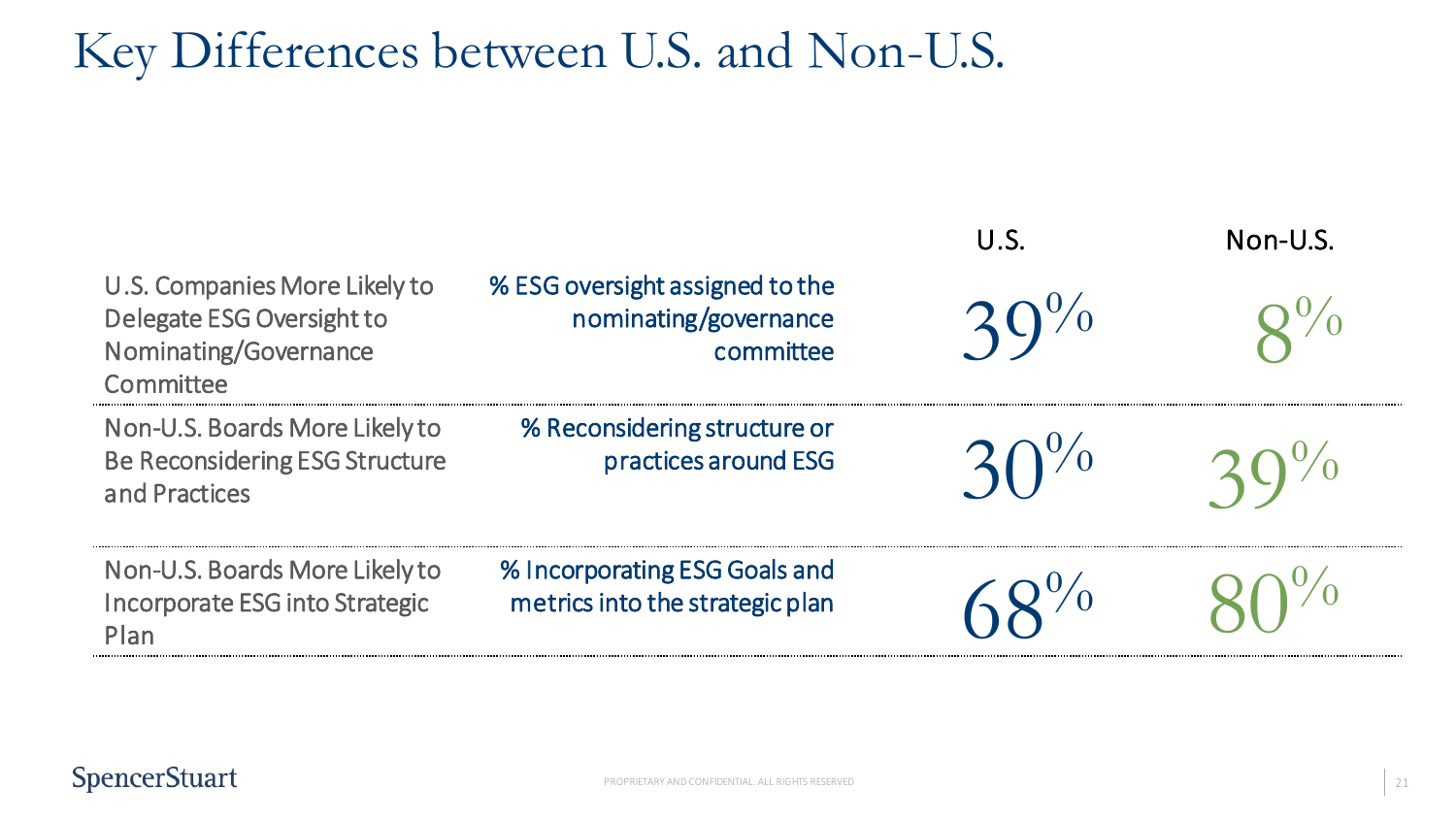# Industry Breakdowns: Financial Services, Energy and Healthcare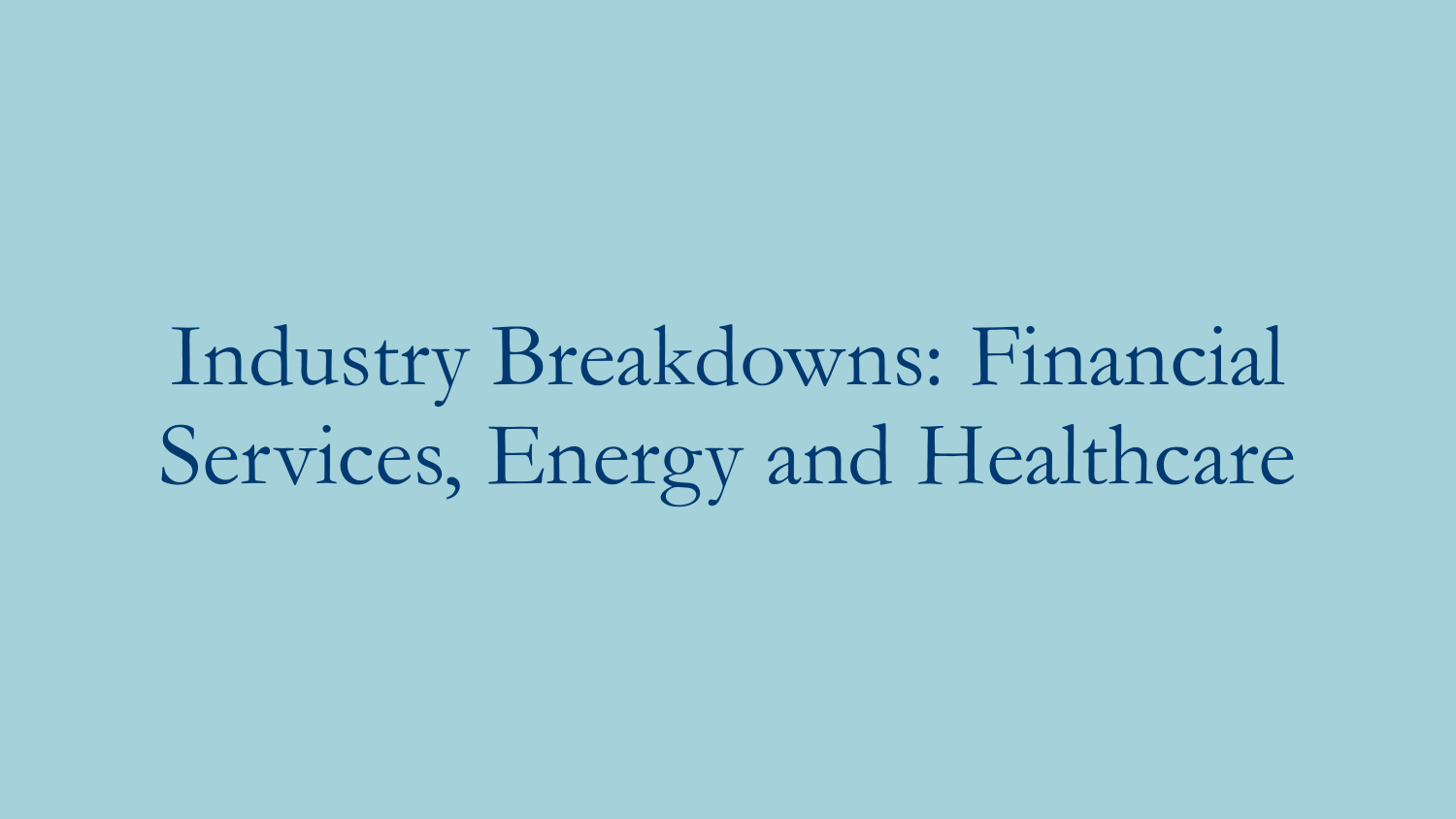## The financial services, energy and healthcare sectors all show different trends on board oversight of ESG

Board oversight of ESG for financial services, energy and healthcare sectors

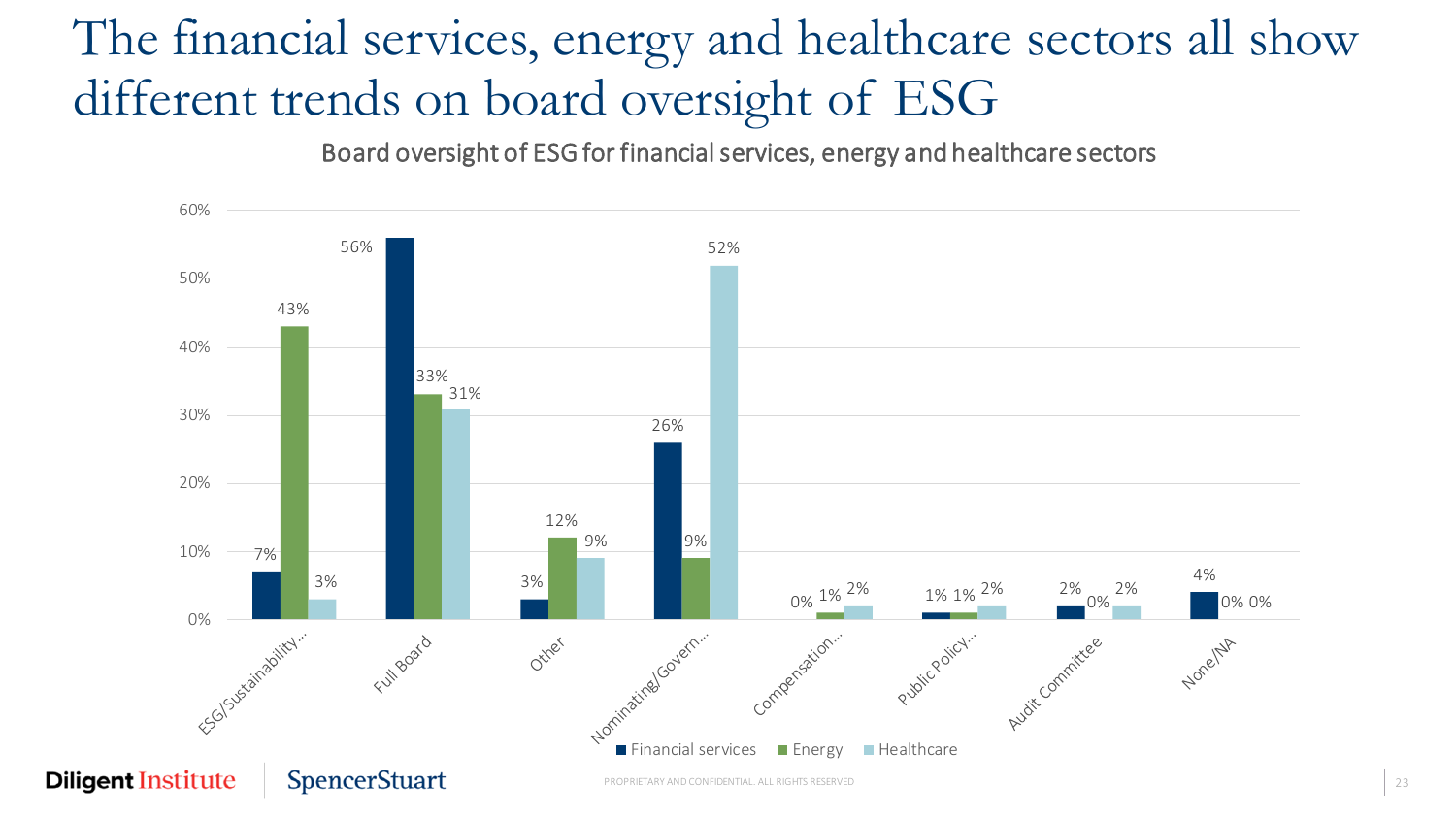# Thank you for attending!

For questions and inquiries, please email:

- Spencer Stuart: [ssbi@spencerstuart.com](mailto:ssbi@spencerstuart.com)
- Diligent: [diligentinstitute@diligent.com](mailto:diligentinstitute@diligent.com)